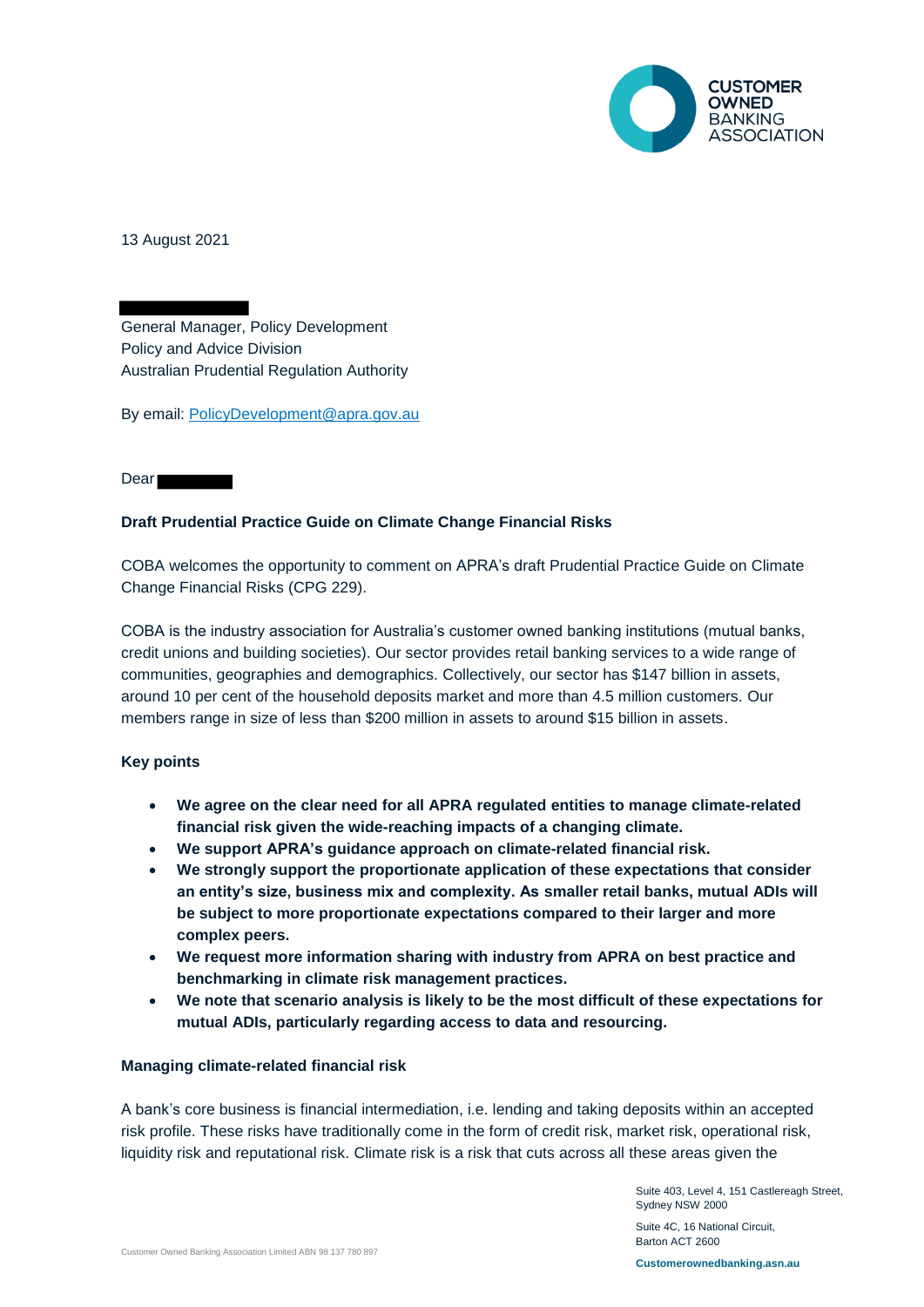unique nature and far-reaching potential impacts of a changing climate. We agree that ADIs should take a strategic and risk-based approach to managing these risks and opportunities as outlined in the practice guide.

To undertake financial intermediation, banks source funding from both investors and customers that ultimately are someone's savings in one form of another. The attitudes towards climate change and the management of climate risks in both these groups have changed. International<sup>1</sup> and domestic investors<sup>2</sup> are becoming more concerned around how entities manage climate risks. In 2021, the majority of Australians (61 per cent) continue to view climate change as a critical threat to Australia's vital interests in the coming decade.<sup>3</sup>

Irrespective of an individual entity's ESG position and policymakers' views or actions on climate change, climate risk is a risk that ADIs must manage and understand. The critical nature of this risk and the concerns of key stakeholder means that a prudent and sound entity would incorporate these considerations into risk management and governance practices. COBA welcomes APRA's expectation that climate risk be considered within the existing risk management and governance frameworks (i.e. CPS 220 and CPS 510) subject to the unique elements of climate risk – its irreversible and unprecedented nature, its far-reaching impact and its uncertain time horizon.

While banks view climate risks through the three lenses of physical, transition and liability risks, the physical risks of climate change are particularly dramatic as they reveal themselves through natural disasters that can damage the collateral that underpins most bank lending. On a more human level, this is someone's home and is highly likely to be their most valuable asset. Recent bushfires and floods in Australia have shown the human and economic costs of natural disasters. The RBA has outlined concerns about the potential for more frequent and severe nature disasters<sup>4</sup>:

"An increase in the frequency and severity of natural disasters will increase the incidence of damage to, or destruction of, physical assets that are insured or used as collateral. Assets that are exposed to increasing physical risk (such as property located in bushfire-prone or coastal areas) could decline in value, particularly if these risks become uninsurable."

As custodians of our members' life savings and funders of their most significant asset, it is prudent that we understand and manage the risks and wide-reaching impacts of a changing climate.

## **Prudential practice guides as illustration of a sound practice that continues to evolve**

COBA welcomes APRA's prudential practice guide approach. This approach gives regulated entities more clarity on APRA's regulatory expectations. It also encourages greater consistency across the regulated population and provides examples of better industry practice.

Treasury<sup>5</sup> outlines the role of practice guides as providing "guidance on APRA's view of sound practice in particular areas. Prudential practice guides frequently discuss legal requirements from

-

<sup>&</sup>lt;sup>1</sup> See **Blackrock CEO Larry Fink's letter on A Fundamental Reshaping of Finance** 

<sup>2</sup> See AustralianSuper website on Climate Change

<sup>3</sup> Lowy Institute Poll 2021: Climate change and energy

<sup>4</sup> Financial Stability Review – October 2019 Box C: Financial Stability Risks From Climate Change

<sup>5</sup> Treasury Submission to the Inquiry into the Prudential Regulation of investment in Australia's export industries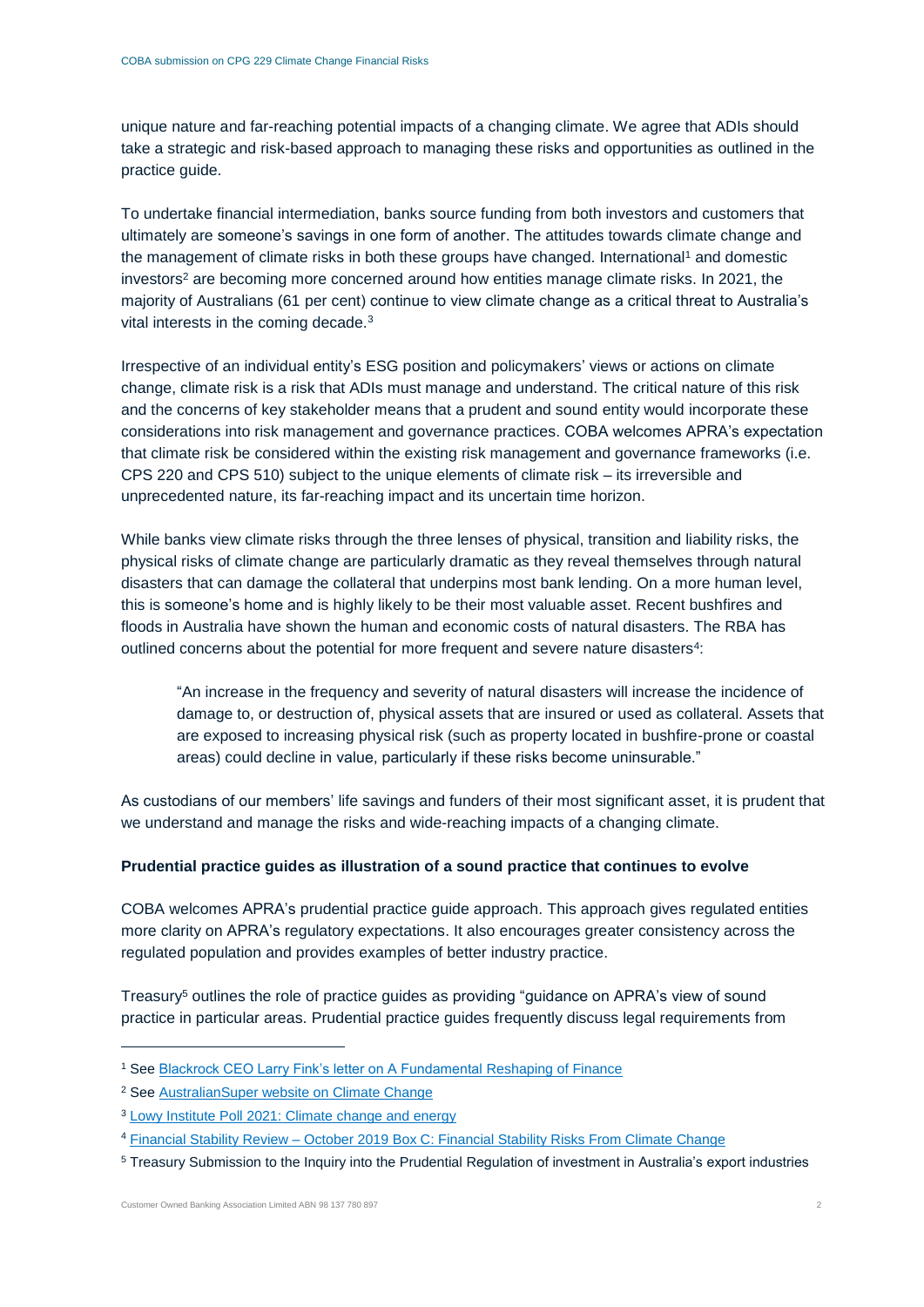legislation, regulations or APRA's prudential standards, but do not themselves create enforceable requirements".

It is important that something as critical as climate risk is not seen as a compliance task or one-off project but rather a continuously evolving risk practice area. We believe that this practice guide approach assists with this framing. COBA and COBA members are examining how we can work together with APRA and other stakeholders to improve practices and drive efficiencies in the management of climate-related financial risks in the customer-owned banking sector. We would appreciate if APRA continued to share practices, insights and benchmarking on the management to reduce the 'learning' costs for industry, particularly smaller ADIs, regarding climate risk management.

It is critical that in communicating these expectations APRA does not create bounded compliance dates given that guidance and risk practices in this area are constantly evolving. A bounded date can create a 'compliance' approach to climate risk. This approach would be contrary to an objective of uplift in the consideration and management of climate risks (for example, considering how climate risk interacts with incoming consumer obligations, the Financial Accountability Regime $<sup>6</sup>$  etc). Any</sup> milestone setting must also consider the significant regulatory change program over the next few years given the limited risk and compliance resources within regulated entities and the absence of climate risk data that is readily accessible for ADIs to use to model the impacts of climate risk on their operations. Additionally, any milestones must also consider avoiding a rush on specialist resources, for example, such as that seen regarding Open Banking, cybersecurity and around the BEAR where ADIs are competing in a limited pools of specialised skills.

COBA notes that a number of regulators have placed time-bound expectations with respect to their climate risk guidance:

- The UK's Prudential Regulation Authority (PRA) created an expectation upon release of its practice guide in April 2019 that banks put an implementation plan in place by October 2019 and subsequently set an end-2021 timeline for firms to have 'fully embedded' their approaches to managing climate-related financial risk. 7
- The European Central Bank (ECB) asked banks to perform self-assessments in early 2021 against its supervisory expectations and develop action plans. In 2022, the ECB will conduct a full supervisory review of banks' practices and take concrete follow-up measures where needed.<sup>8</sup>

# *International experiences on guidance*

The APRA approach to publish a practice guide aligns with other financial regulators' approaches and their increasing expectations on climate risk management. The UK PRA was the first supervisor to set expectations in April 2019 calling for a 'strategic approach' to climate change risk.<sup>9</sup> The European Central Bank (ECB) published its final guide on climate-related and environmental risks in November

-

<sup>&</sup>lt;sup>6</sup> Noting that the FCA has created an expectation of having someone responsible for the management of climate risks under the SMR, however, this is not a prescribed responsibility.

<sup>7</sup> Bank of England/PRA – manage climate-related financial risk

<sup>&</sup>lt;sup>8</sup> ECB publishes final guide on climate-related and environmental risks for banks

<sup>&</sup>lt;sup>9</sup> Enhancing banks' and insurers' approaches to managing the financial risks from climate change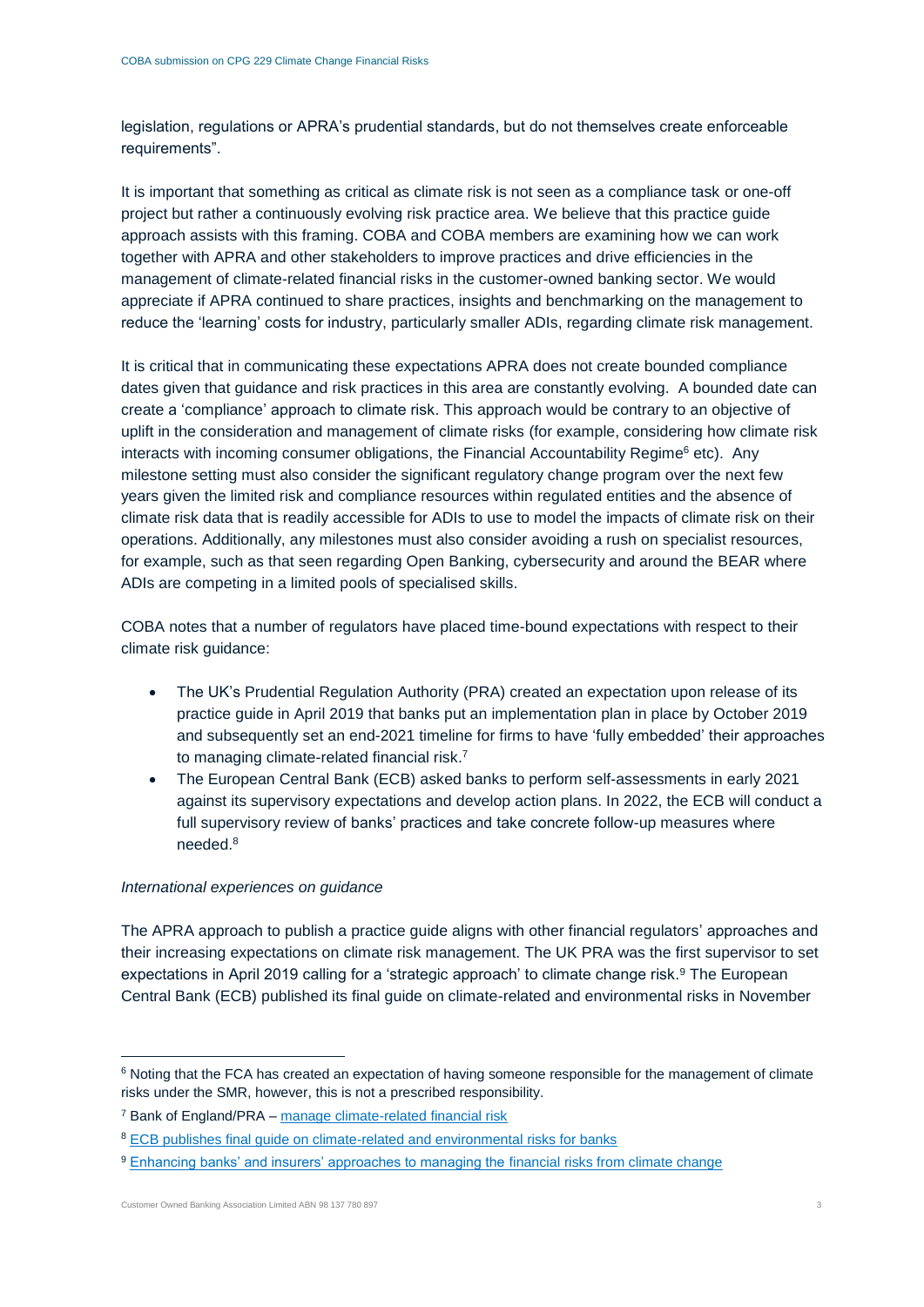2020. <sup>10</sup> Earlier this year, Canada's Office of the Superintendent of Financial Institutions launched a consultation on climate-related risks in the financial sector.<sup>11</sup> The Reserve Bank of New Zealand has also noted that it is stepping up its understanding and supervision of climate change-related risks<sup>12</sup>.

## *Increasing domestic expectations*

ASIC has been voicing its views on climate risk from at least 2018 with ASIC Commissioner John Price stating: "More generally, we encourage companies and directors to carefully consider the TCFD's report, not just in the disclosure context, but as a key resource to assist in understanding, identifying and managing climate risk and opportunity."<sup>13</sup> The potential for liability risks is increasing, as illustrated by the implications for directors' duties canvassed in legal opinions by Noel Hutley SC.<sup>14</sup>

# **Strong support for proportionality in applications of these expectations**

COBA strongly supports APRA's commitment to proportionality so that the guide is "flexible in allowing each institution to adopt an approach that is appropriate for its size, customer base and business strategy". As smaller retail banks, the climate risk practices used by customer owned banks will differ from those of much larger and more diverse financial institutions.

We strongly support APRA's statement in its Letter to ADIs highlighting its commitment to proportionality:

"Entities will retain the flexibility to configure their approaches to climate risk management in a manner best suited to their particular risk profile and business model and not all of the guidance will be relevant to all entities. APRA expects the implementation of the guidance to reflect an entity's size, business mix and complexity, noting that concentrations in a particular market, sector or geographic location may expose an entity to more material climate risks."

We believe that it should be clear that all aspects of the guidance are able to be applied proportionately. While there are some references to proportionality regarding risk management (para 19), risk monitoring (para 26), scenario analysis (para 37), there are some areas where it is not clear. For example, while the guide outlines that it considers the TCFD is an appropriate framework regarding disclosures, we would expect any disclosure framework to be proportional given that TCFD report acknowledges stakeholder concerns regarding proportionality for small institutions.<sup>15</sup>

-

<sup>10</sup> ECB publishes final guide on climate-related and environmental risks for banks

<sup>11</sup> OSFI launches consultation on climate-related risks in the financial sector

<sup>&</sup>lt;sup>12</sup> RBNZ Disclosure and supervision of climate-related risks

<sup>13</sup> ASIC Commissioner John Price speech on Climate change

<sup>&</sup>lt;sup>14</sup> For example, CPD releases new materials on directors' duties, climate risk and net zero

<sup>15</sup> TCFD recommendations report Page 35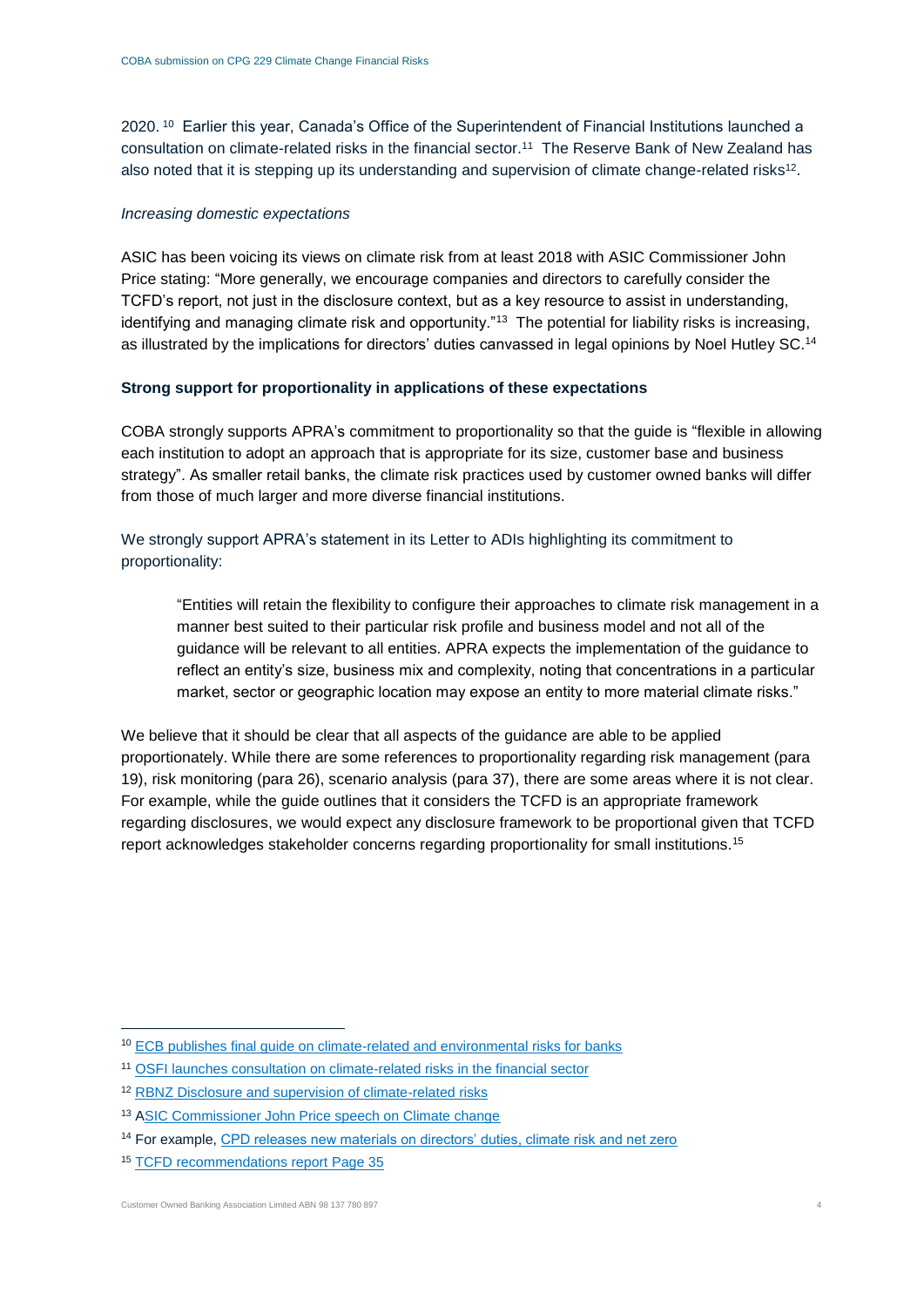## Customer owned banks as smaller ADIs

COBA members are significantly smaller than most listed ADIs and are dwarfed by the major banks and by the larger regional banks (which in some cases are part of larger financial services groups). Chart 1 below show our relative size compared to the non-major banks with the major banks dwarfing those in the graph. APRA must ensure that any supervisory expectations arising from this quide and any subsequent extension of APRA's Climate Vulnerability Assessment program is fit for purpose for smaller ADIs.







Credit unions and building societies were established by their customers to serve their communities. This focus on our communities is just as relevant today. As a result, COBA members remain retail banks with a focus on mortgage lending with very limited direct lending exposures to climate riskexposed industries. Our sector is less likely to be exposed to transition risks from direct lending, noting that some COBA members' key demographics may include those employed by these industries. The application of any expectations must consider these factors.





In additional to size considerations, disclosure expectations must also consider that customer-owned banking institutions are not ASX-listed like other ADIs, as a result the disclosure mechanisms to our owners and to the market are different to that of an ASX-listed entity.

<sup>&</sup>lt;sup>16</sup> COBA estimates from APRA monthly ADI statistics

<sup>&</sup>lt;sup>17</sup> COBA estimates from APRA monthly ADI statistics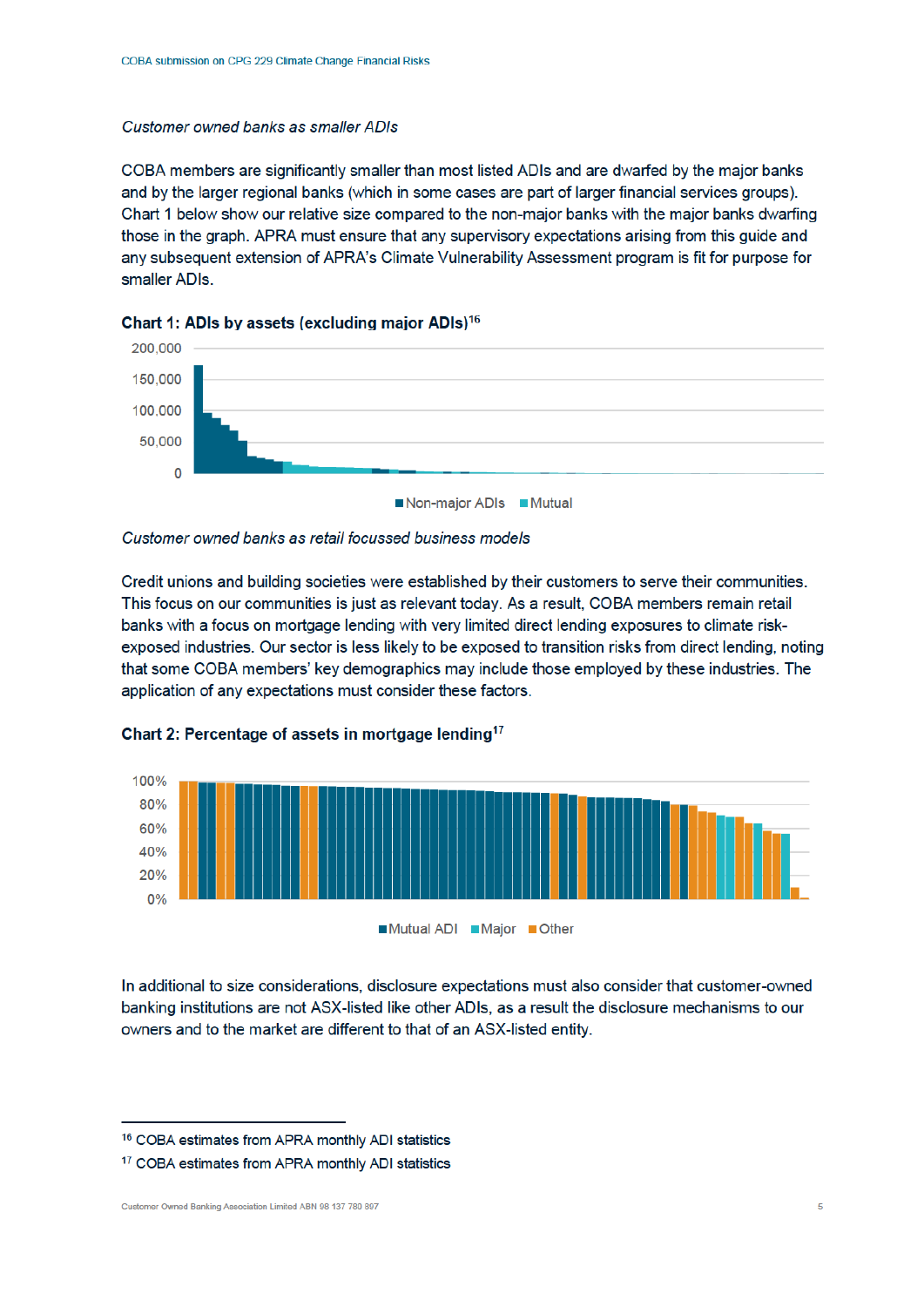Thank you for the opportunity to respond to the draft guide. Some further comments are in **Attachment A.**

COBA and our members look forward to engagement with APRA on information sharing on best practice and benchmarking in climate risk management practices across the ADI sector. Collectively, by working together we will be able to improve practices and drive efficiencies in the management of this critical risk.

If you wish to discuss any aspect of this submission, please contact

.

Yours sincerely,



**Chief Executive Officer**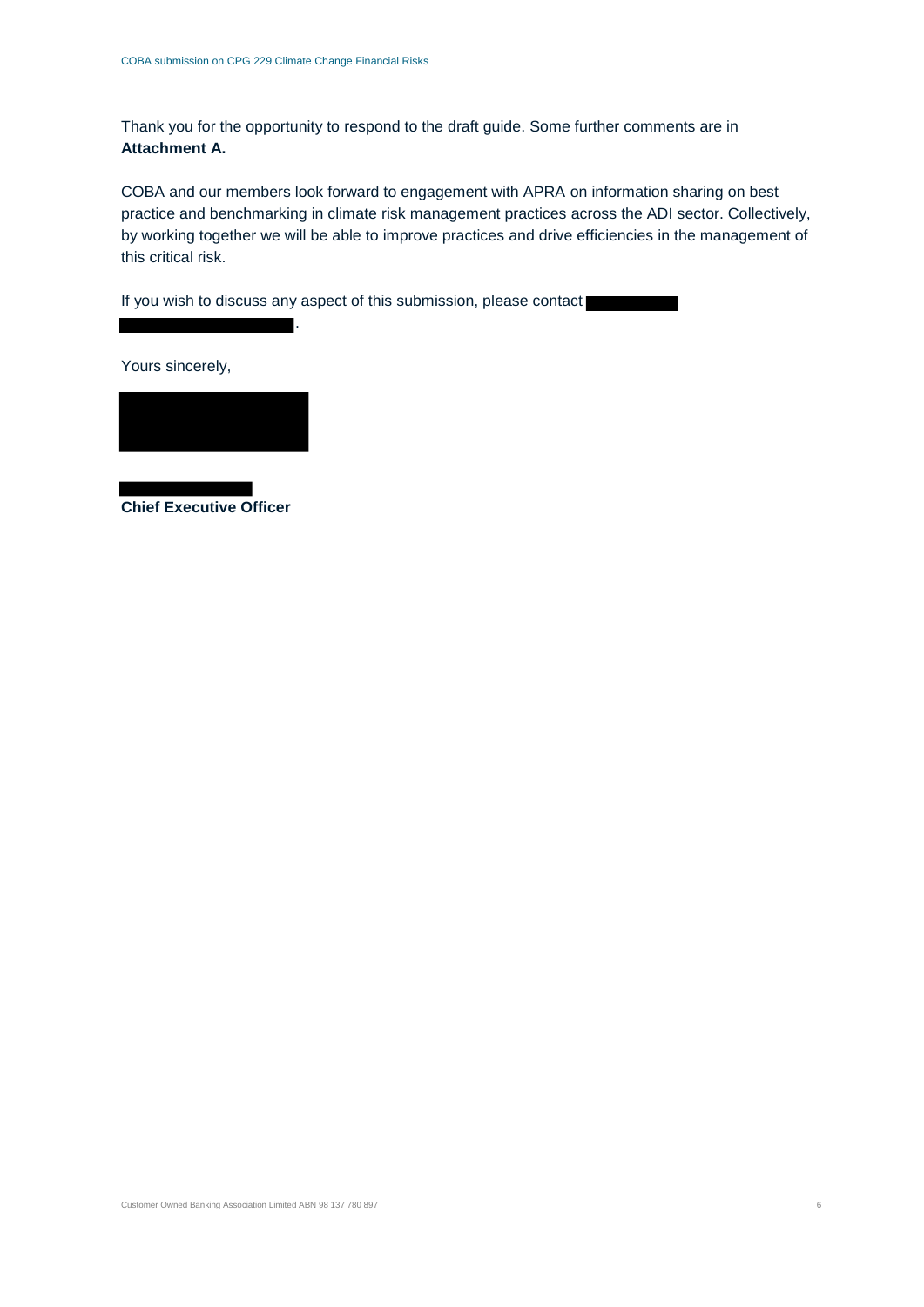# Attachment A: Practice Guide Comments

#### **Governance**

- COBA agrees it is prudent practice for the Board to seek to understand and regularly assess the financial risks arising from climate change given the Board's ultimately responsible for the sound and prudent management of risk as well as increasing liability risks.
- Some COBA members have already started uplifting executive consideration of climate risk in anticipation of this APRA guidance, while others have started sharing information on these risks at Board / Board Risk Committee meetings.
- Some COBA members have included climate risk placeholders within Board risk reporting. We would appreciate knowing when there is further information about better practice on climate risk reporting that can be shared across the regulated population, particularly with respect to retail banking. COBA notes it would be beneficial if APRA shared examples of such measures.

#### **Risk Management**

- COBA strongly supports the reference to 'size, business mix and complexity' in para 19
- Some COBA members have already marked climate risk within their Risk Management Strategy as a material risk and added it as an enterprise level risk. Others have already considered tolerances in Risk Appetite Statements.
- COBA acknowledges APRA's consideration of ICAAP as an appropriate framework (para 25). Some COBA members are already incorporating this into their ICAAP framework. COBA notes there may be benefits in sharing information about how smaller ADIs utilise the ICAAP framework with these risks.
- COBA suggests that APRA provide some additional examples of the metrics used, both quantitative and qualitative, to measure and monitor climate risks.
- COBA notes that access to "proprietary sources" can be limited for smaller ADIs. APRA and other stakeholders should consider the merits of increasing publicly available data sources.
- COBA members have noted that they have generally considered the impacts of climate change in their business continuity planning, particularly with respect to the operation of branches (para 31). More broadly, we would be interested in what is the better practice regarding outsourcing and service providers given these third parties may not be subject to climate risk disclosure or risk management requirements.

#### **Scenario Analysis**

- COBA strongly supports the references to scenario analysis being proportionate to an institution's size, business mix and complexity. As noted in APRA's letter, scenario analysis is likely to be the area with the widest range of capabilities and practices. COBA supports APRA's intention to share the lessons from the CVA exercise with the wider industry, however, any extension of the exercise must be done in a fit for purpose and proportionate manner.
- COBA expects that the majority of our sector, given individual member size and that they are likely to be early stages of climate risk analysis, is likely to fit into the narrative-driven scenario